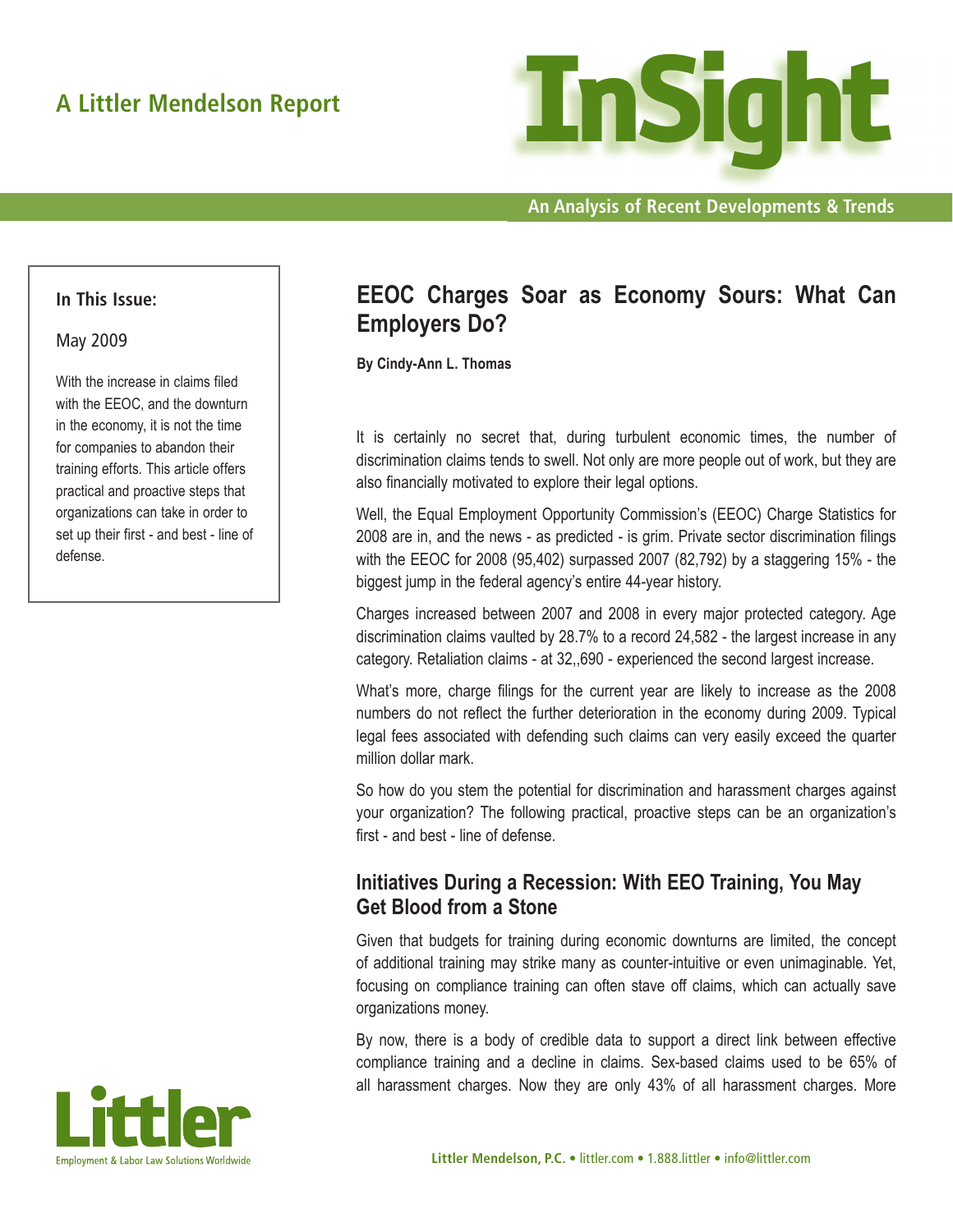particularly, sexual *harassment* claims were 20% of the total charges in 1999 - one year after the Supreme Court created the affirmative defense for employers who were suddenly buoyed by the incentives associated with making sexual harassment training *de rigueur*. Sexual harassment claims now represent only 15% of all charges. Many scholars continue to regard sexual harassment training as a partial basis for the decline in claims in this area.<sup>1</sup>

If employers would expand the scope of training beyond sexual harassment and not view increasingly "popular" areas like age and retaliation as a mere "post script" in training programs, might we be able to look forward to a decline in charges in these areas as well? It is certainly a hypothesis worthy of consideration, especially if, in so doing, employers could minimize or even eliminate the costs associated with addressing harassment and discrimination claims. Beyond reducing claims, effective EEO training can help to defend against punitive damages claims, in accordance with the U.S. Supreme Court's decision in *Kolstad*. 2

Accordingly, some level of commitment to EEO compliance training may prove to be an invaluable return on the investment. Even - and particularly - *during* a recession.

## **Desperate Times Call for Desperate Measures**

Just as disgruntled employees or frustrated applicants are resorting to filing EEOC charges as a "last resort" of sorts, employers would do well to protect themselves proactively from such trends by engaging in compliance training as a *first* resort. This is not to suggest that training should be devised as some sort of "counter-guerrilla" tactic in economic warfare. Recessionary times and constrained budgets aside, training simply makes good business sense. Consider a few of the reasons:

- **1. Dramatic changes in employment law landscape**. In addition to the uptick in EEOC filings, employment law has had some other dramatic changes in the past year:
	- •Recent amendments to the Americans with Disabilities Act and the Family and Medical Leave Act expand employee protections and potentially increase the possibility of claims under each Act.
	- •The U.S. Supreme Court has recently been active regarding retaliation claims and has expanded the scope of "protected activity." As a result, these secondary claims are becoming easier to prove for plaintiffs who may not even have a merit-worthy underlying claim of harassment or discrimination.
	- •The possibility of the passage of the Employee Free Choice Act (EFCA) (which would allow a union to be recognized without the customary secret-ballot elections) is real. The economic environment is ripe for movements to "safeguard" employee interests. An employer who is responsive and proactive enjoys the best prospects of remaining union-free.
	- •It is imperative for companies to know how to prevent, correct, and respond to issues pertaining to the above. With recent significant legal developments in all of these areas, it is more critical than ever that companies know how to avoid becoming a target through proper training. What's more, in the event of an adverse job action that occurs following a harassment claim, effective training can provide companies with a critical affirmative defense.
- **2. Public scrutiny does not disappear during down times.** Your people both internal and external are watching you. If current or future employees and/or customers see that you value [fill in the blank - compliance, diversity, or performance management, for instance] in a down market, you will be better positioned to retain their loyalty in the upswing.
- **3. Speaking of public scrutiny, juries are watching you too.** Making a hasty decision to trim compliance training costs, for instance, may communicate to a jury in a subsequent discrimination trial that these matters were unimportant. Such an allegation will resonate particularly harshly if, notwithstanding our troubled economy, company revenues were indeed scraped up to fund lavish holiday parties, executive boondoggles, and management bonuses.
- **4. You may have been forced to lay off employees.** With the valued employees that you have remaining, now is the time to hone their skills. They are likely to be eager learners. Training sends one of the most powerful messages to your employees - that they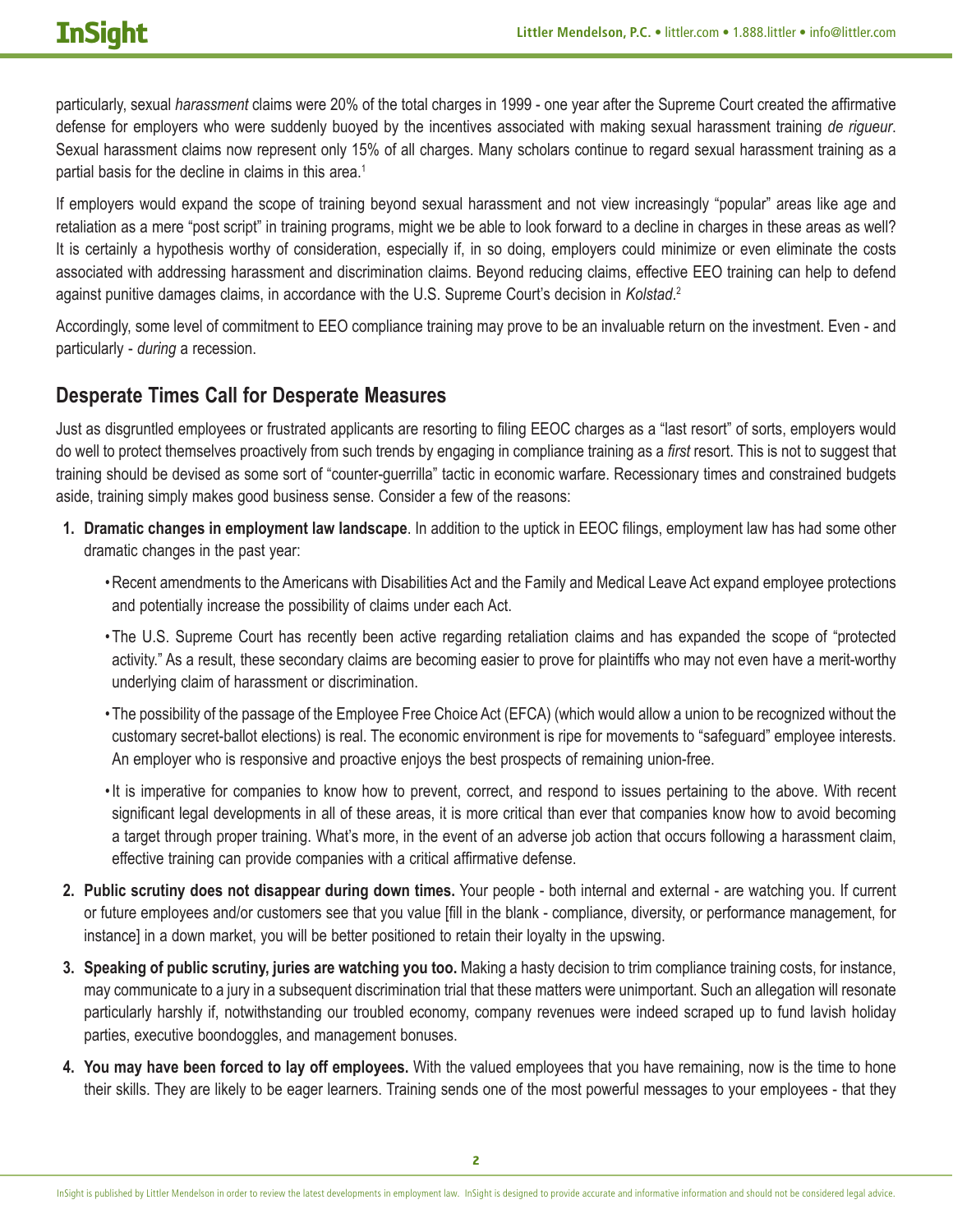are valued. When your employees are anxious about job security, it is more important than ever to demonstrate a commitment to them. They will be responsive to your willingness to invest in them during challenging times.

- **5. This may come as a surprise to many but, alas, gratitude for having a job during a recession is apparently not enough to keep your brightest and your best on board.** A recent study reported by SHRM suggests that, despite the fact that unemployment is at a 15-year high, a surprising one-fourth of *employed* Americans will look for a new job this year.<sup>3</sup> There is also sufficient research that indicates that, amongst other factors, training and professional development opportunities - and not just pay - drive employee satisfaction. Recessions put a premium on good people; the best will stay if they are receiving development. Fortify your retention efforts.
- **6. Now that business is slow, your employees have the time.** By the time business gets back on track, they will be able to boast refreshed skill sets. Training will be good for morale now and a spike in capabilities and productivity both immediately and later on.

## **Train** *Inside* **the Budget; Think** *Outside* **the Box**

Recession notwithstanding, it behooves the vigilant employer to consider doing the following:

- Examine and, if necessary, align EEO policies to make sure they have the same specificity as your anti-harassment policies;
- Get beyond sex. Make sure that supervisors receive proper training in areas where charges are increasing;
- Make compliance with and modeling of equal employment opportunity policies part of supervisory evaluations.
- Make sure to leverage technology. Different types of distance learning, such as e-learning, webinars, and satellite can be an effective cost saving devise, particularly when the learners are geographically dispersed. Distance learning may be most helpful when teaching subjects that do not require "back and forth" interchange to learn the subject or for repeat trainings when the primary focus of the training is to refresh employees' knowledge of the subject matter.

What is required to overcome the budget hurdles in order to carry out minimal initiatives like the above? In many cases, fiscal and logistical creativity. So, while companies possibly cannot afford to hire top legal guns to execute training outright, perhaps the following are among the alternatives to consider:

- Retain employment counsel or your favorite training partners simply to audit current training programs of interest and partner with them on updating and "revamping" them - just enough to get you through the next year or two.
- Scale back the breadth of training. In the event that company-wide training is simply not feasible for the short term, consider focusing on supervisory training - the people with the most influence on the front lines.
- You've heard of time-shares and ride-shares. You guessed it consider *train*-shares! Depending on the nature of the program and whether or not confidentiality issues are at stake, perhaps it would make economic sense to join forces (and budgets) with a likeminded organization, or like-minded organizations. Training costs could be significantly reduced.
- Bulk train. If there are several programs that need overhauling (*i.e*., conducting internal investigations, the ADAAA and reasonable accommodations, performance management, immigration compliance, diversity, wage & hour issues, anti-harassment and discrimination, etc.), enquire about a "volume discount." If you don't ask, you will never know.
- Do not overlook the prophets within your own house. In other words, look internally for your expertise. Executives and managers, and those of your employees who are MBAs, CPAs, and attorneys, may be able to execute programs on leadership, accounting, business development, ethics and compliance issues, and finance, as well as job-specific courses. During a downturn, a review of the fundamentals helps to focus both the business and employees.
- In the event that your potential prophets are not where they should be in developing or immediately rolling out such programs,